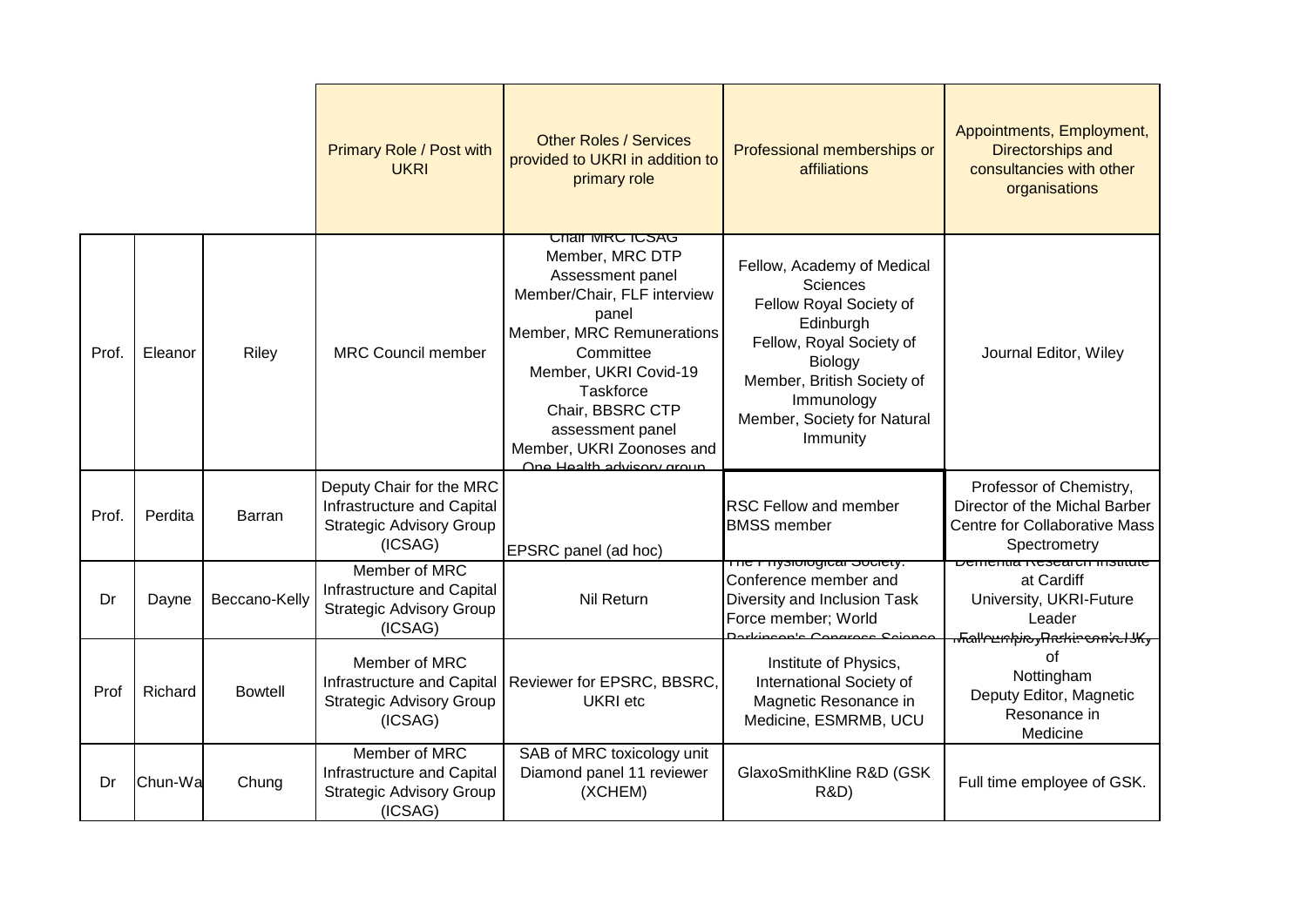|             |         |           | <b>Primary Role / Post with</b><br><b>UKRI</b>                                             | <b>Other Roles / Services</b><br>provided to UKRI in addition to<br>primary role       | Professional memberships or<br>affiliations                                                                                                                                           | Appointments, Employment,<br>Directorships and<br>consultancies with other<br>organisations                                                      |
|-------------|---------|-----------|--------------------------------------------------------------------------------------------|----------------------------------------------------------------------------------------|---------------------------------------------------------------------------------------------------------------------------------------------------------------------------------------|--------------------------------------------------------------------------------------------------------------------------------------------------|
| Prof<br>Sir | Michael | Ferguson  | Member of MRC<br>Infrastructure and Capital<br><b>Strategic Advisory Group</b><br>(ICSAG)  | None                                                                                   | Royal Society, London<br>Royal Society, Edinburgh<br>Academy of Medical Sciences<br>Royal Society of Biology<br><b>Biochemical Society</b><br><b>Rritish Society for Parasitology</b> | Regius Professor of Life<br>Sciences, University of<br>Dundee<br>Member, University Court,<br>University of Dundee<br>Member Roard of Directors  |
| Mr          | James   | Fleming   | <b>MRC Advisory Group</b><br>member, DSAG &<br><b>ICSAG</b>                                | <b>MITU Data SCIELICE AUVISULY</b><br>Board<br>member (DSAG) -<br><u>inromunorator</u> | None                                                                                                                                                                                  | <b>CIO</b><br><b>Francis Crick Institute</b>                                                                                                     |
| Prof.       | Deborah | Henderson | Member of MRC<br>Infrastructure and Capital<br><b>Strategic Advisory Group</b><br>(ICSAG)  | Professor of Cardiac<br>Development, Newcastle<br>University                           | N/A                                                                                                                                                                                   | European Society of<br>Cardiology                                                                                                                |
| Prof        | Mark    | Kearney   | Panel member<br><b>Experimental medicine</b>                                               | <u>טאכטו טאוווטרן וואווואוו</u><br>Occasional review of grants<br>from other UKRI      | <b>MRCP</b>                                                                                                                                                                           | None                                                                                                                                             |
| Dr          | Anneke  | Lubben    | Chair of EPSRC Strategic<br><b>Advisory Team for Capital</b><br>Infrastructure (Equipment) | Member of MRC ICSAG                                                                    | <b>Head of Material and Chemical</b><br>Characterisation at the<br>University of Bath                                                                                                 | Member of Strategic Advisory<br>Board for the Royce Institute<br>Member of GW4 Technical<br>Infrastructure and Knowledge<br><b>Working Group</b> |
| Dr          | Alison  | Mather    | Member of MRC<br>Infrastructure and<br><b>Capital Strategic Advisory</b><br>Group          | None                                                                                   | Member of the Microbiology<br>Society, the<br>Association for Veterinary<br>Teaching and<br>Research Work, the Wellcome                                                               | Joint appointment with the<br>University of<br>East Anglia; Food Standards<br>Agency<br>Fellow                                                   |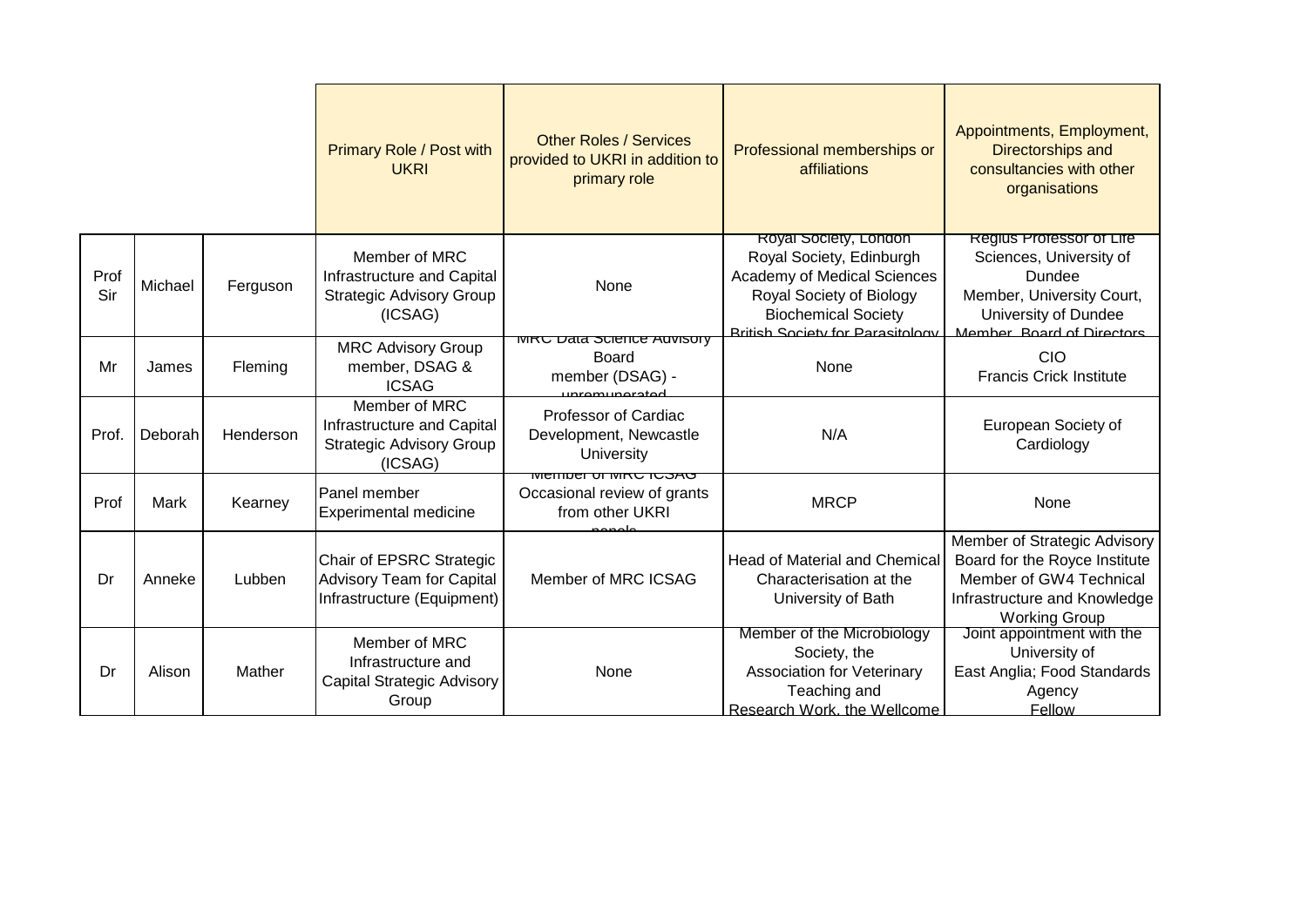|       |             |         | Primary Role / Post with<br><b>UKRI</b>                                                                    | <b>Other Roles / Services</b><br>provided to UKRI in addition to<br>primary role | Professional memberships or<br>affiliations                                                                                                                                                                 | Appointments, Employment,<br><b>Directorships and</b><br>consultancies with other<br>organisations                                                                                                   |
|-------|-------------|---------|------------------------------------------------------------------------------------------------------------|----------------------------------------------------------------------------------|-------------------------------------------------------------------------------------------------------------------------------------------------------------------------------------------------------------|------------------------------------------------------------------------------------------------------------------------------------------------------------------------------------------------------|
| Prof  | Philip      | Newsome | Director of Midlands &<br><b>Wales Advanced Therapy</b><br><b>Treatment Centre</b><br>(Innovate UK funded) | Member of MRC ICSAG                                                              | <b>Secretary General (President)</b><br>of European Association for the<br>Study of the Liver (till June<br>2021)<br>Hepatology Vice-President for<br>the British Society of<br>Gastroenterology (till June | N/A                                                                                                                                                                                                  |
| Prof. | Maddy       | Parsons | <b>MCMB Board member</b>                                                                                   | Member of MRC ICSAG                                                              | Member of RMS, Biochemical<br>Society, ASCB and BSCB.                                                                                                                                                       | King's College London - sole<br>employer                                                                                                                                                             |
| Dr    | Tim         | Peakman | None                                                                                                       | Board membership of funded<br>initiative - see below                             | None                                                                                                                                                                                                        | •Our Future Health – board<br>member and chair of audit and<br>risk committee<br>(https://ourfuturehealth.org.uk/<br>•MyMelanoma - board<br>member<br>•Cleft Collective – chair of<br>advisory board |
| Prof. | <b>Nick</b> | Wareham | Chair of MRC Population<br><b>Health Sciences Group</b>                                                    | Member of MRC ICSAG                                                              | Fellow Academy of Medical<br>Sciences<br>Fellow Royal College of<br>Physicians<br>Fellow Faculty of Public Health                                                                                           | <b>Advisor to Qatar National</b><br><b>Diabetes Strategy</b><br><b>Chair International Strategy</b><br><b>Advisory Committee Healthy</b><br><b>Futures UAE Study</b>                                 |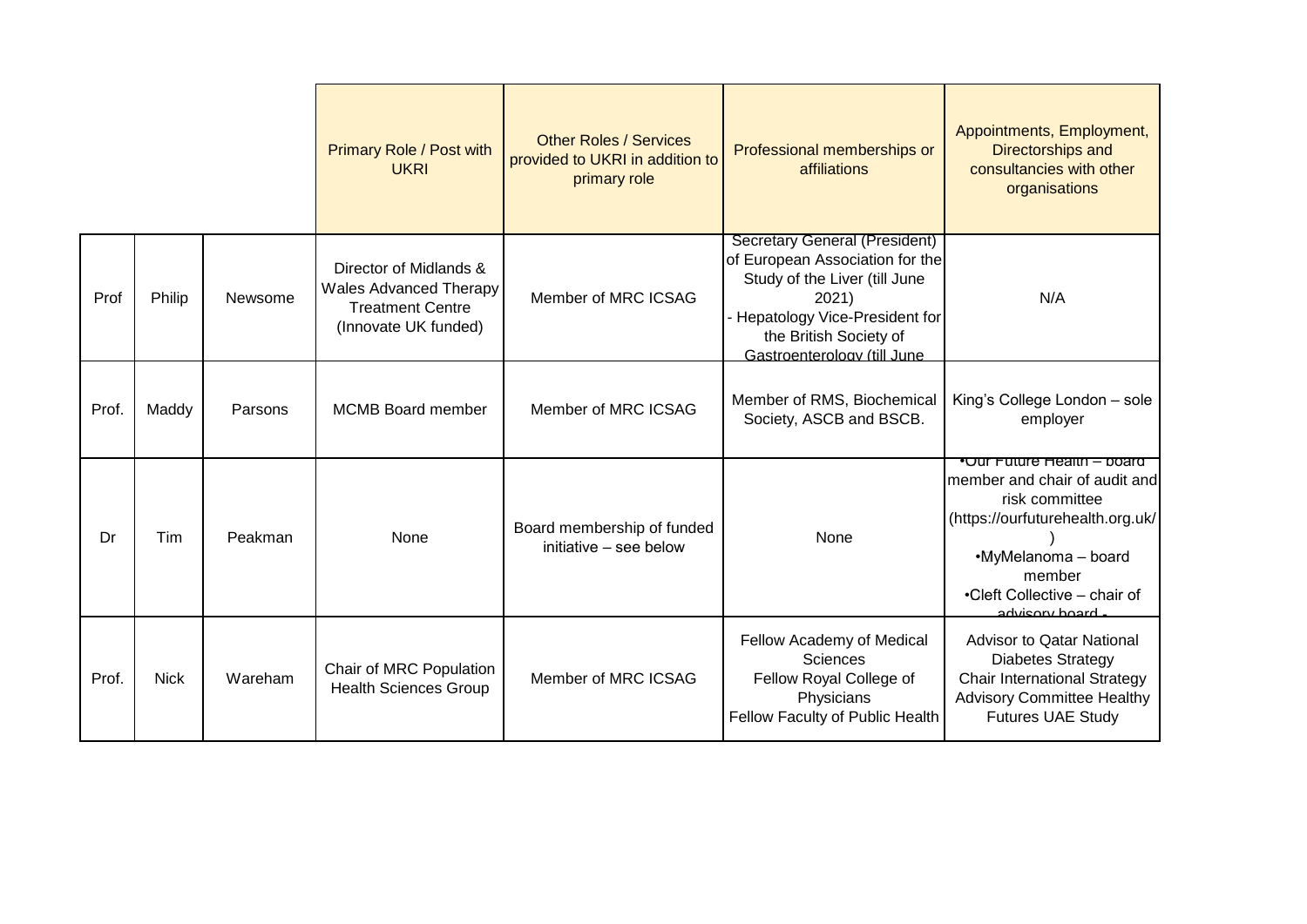|       |         |                | Roles in organisations<br>receiving UKRI support<br>where you receive<br>Remuneration / Benefits in<br>kind / other income<br>received. | Unremunerated involvement<br>with relevant bodies                                                                                                                                                                                                                                                                                                                        | <b>Direct investments</b><br>(shareholdings,<br>dependencies and / or<br>other financial interests) | Direct investments in<br>organisations receiving<br><b>UKRI</b> funding and / or<br>support |
|-------|---------|----------------|-----------------------------------------------------------------------------------------------------------------------------------------|--------------------------------------------------------------------------------------------------------------------------------------------------------------------------------------------------------------------------------------------------------------------------------------------------------------------------------------------------------------------------|-----------------------------------------------------------------------------------------------------|---------------------------------------------------------------------------------------------|
| Prof. | Eleanor | Riley          | Professor of Immunology<br>and Infectious Disease,<br>University of Edinburgh                                                           | <b>Honorary Professor, London</b><br>School of Hygiene and Tropical<br>Medicine<br>Member, External Scientific<br>Advisory Board, Centre for<br>Virus Research, University of<br>Glasgow<br>Member, Scientific Advisory<br>Board, Science Media Centre<br>Member of Council, and<br>Member of Selection Panel for<br>starter grants for clinical<br>lecturers Academy of | None                                                                                                | None                                                                                        |
| Prof. | Perdita | Barran         | External examiner Keele                                                                                                                 | <b>Consultant DHSC</b>                                                                                                                                                                                                                                                                                                                                                   | Share (1) Bioshape<br>Share (1) Sebomix                                                             | none                                                                                        |
| Dr    | Dayne   | Beccano-Kelly  | <b>UK DRI Group Leader</b>                                                                                                              | <b>Nil Return</b>                                                                                                                                                                                                                                                                                                                                                        | Nil Return                                                                                          | Nil Return                                                                                  |
| Prof  | Richard | <b>Bowtell</b> | None                                                                                                                                    | Member of Cerca Magnetics<br><b>Ltd Advisory Board</b>                                                                                                                                                                                                                                                                                                                   | Founder shareholder in<br>Cerca Magnetics<br>Ltd                                                    | None                                                                                        |
| Dr    | Chun-Wa | Chung          | None                                                                                                                                    | Wellcome Trust ERG panel<br>member                                                                                                                                                                                                                                                                                                                                       | Holder of GSK shares                                                                                | None                                                                                        |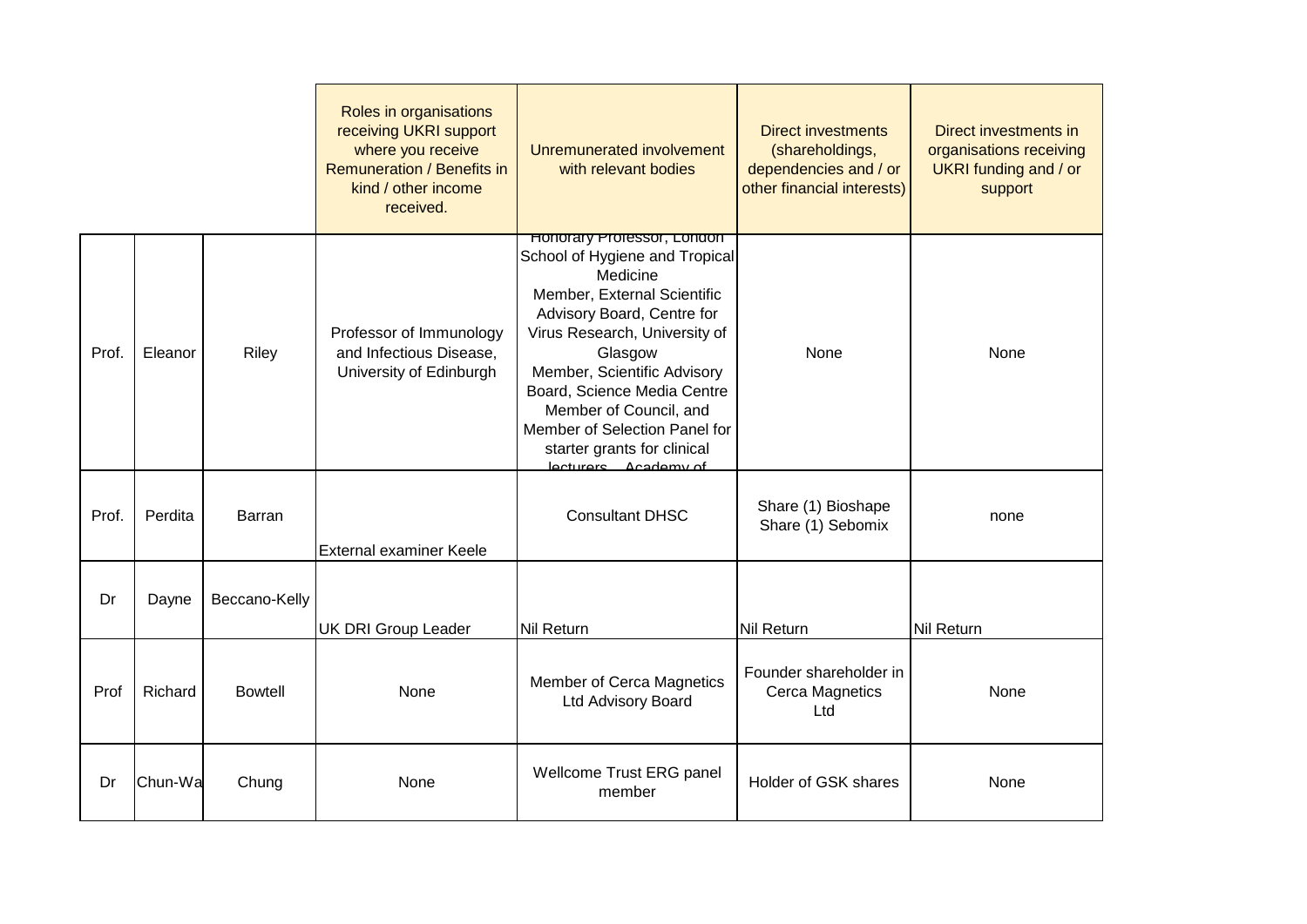|             |         |           | Roles in organisations<br>receiving UKRI support<br>where you receive<br>Remuneration / Benefits in<br>kind / other income<br>received. | Unremunerated involvement<br>with relevant bodies                                                     | <b>Direct investments</b><br>(shareholdings,<br>dependencies and / or<br>other financial interests) | Direct investments in<br>organisations receiving<br>UKRI funding and / or<br>support |
|-------------|---------|-----------|-----------------------------------------------------------------------------------------------------------------------------------------|-------------------------------------------------------------------------------------------------------|-----------------------------------------------------------------------------------------------------|--------------------------------------------------------------------------------------|
| Prof<br>Sir | Michael | Ferguson  | Regius Professor of Life<br>Sciences, University of<br>Dundee                                                                           | None                                                                                                  | Shareholder, Amphista<br>Therapeutics                                                               | None                                                                                 |
| Mr          | James   | Fleming   | CIO<br><b>Francis Crick Institute</b>                                                                                                   | <b>MRC Data Science Advisory</b><br><b>Board</b><br>member (DSAG)                                     | N/A                                                                                                 | N/A                                                                                  |
| Prof.       | Deborah | Henderson | N/A                                                                                                                                     | N/A                                                                                                   | N/A                                                                                                 | N/A                                                                                  |
| Prof        | Mark    | Kearney   | None                                                                                                                                    | None                                                                                                  | None                                                                                                | None                                                                                 |
| Dr          | Anneke  | Lubben    | None                                                                                                                                    | As above                                                                                              | None                                                                                                | None                                                                                 |
| Dr          | Alison  | Mather    | Group Leader and Head of<br>the Microbes<br>in the Food Chain<br>Programme at<br>Quadram Institute                                      | Member, OUTBREAK expert<br>committee<br>(Australia)<br>Member, Scientific Advisory<br>Board, Canadian | None                                                                                                | PI/Col of grants from<br>BBSRC, MRC,<br><b>Medical Research</b><br>Foundation        |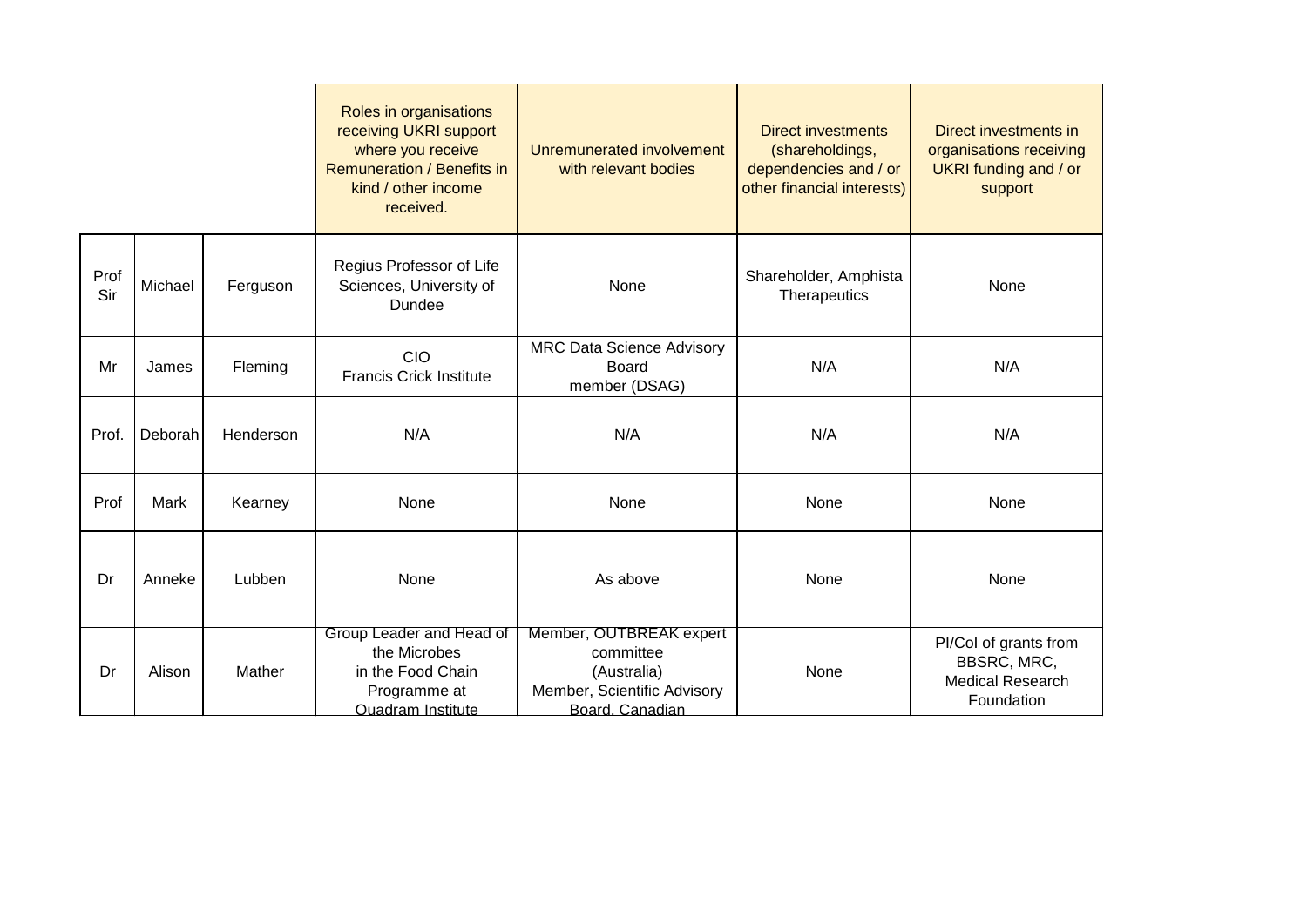|       |             |         | Roles in organisations<br>receiving UKRI support<br>where you receive<br>Remuneration / Benefits in<br>kind / other income<br>received. | Unremunerated involvement<br>with relevant bodies                                                                                                                                                                            | <b>Direct investments</b><br>(shareholdings,<br>dependencies and / or<br>other financial interests) | Direct investments in<br>organisations receiving<br>UKRI funding and / or<br>support |
|-------|-------------|---------|-----------------------------------------------------------------------------------------------------------------------------------------|------------------------------------------------------------------------------------------------------------------------------------------------------------------------------------------------------------------------------|-----------------------------------------------------------------------------------------------------|--------------------------------------------------------------------------------------|
| Prof  | Philip      | Newsome | N/A                                                                                                                                     | N/A                                                                                                                                                                                                                          | N/A                                                                                                 | N/A                                                                                  |
| Prof. | Maddy       | Parsons | None                                                                                                                                    | Hon Sec Life Sciences, RMS                                                                                                                                                                                                   | None                                                                                                | None                                                                                 |
| Dr    | Tim         | Peakman | None                                                                                                                                    | See above - Our Future Health                                                                                                                                                                                                | None                                                                                                | None                                                                                 |
| Prof. | <b>Nick</b> | Wareham | <b>Director MRC Epidemiology</b><br>Unit, University of<br>Cambridge                                                                    | Director GDAR - a NIHR<br><b>Global Health Group</b><br>Theme lead for Diet, Nutrition<br>and Lifestyle, Cambridge NIHR<br><b>Biomedical Research Centre</b><br>Director CEDAR (formerly a<br><b>LIKCRC Centre of Public</b> | None                                                                                                | None                                                                                 |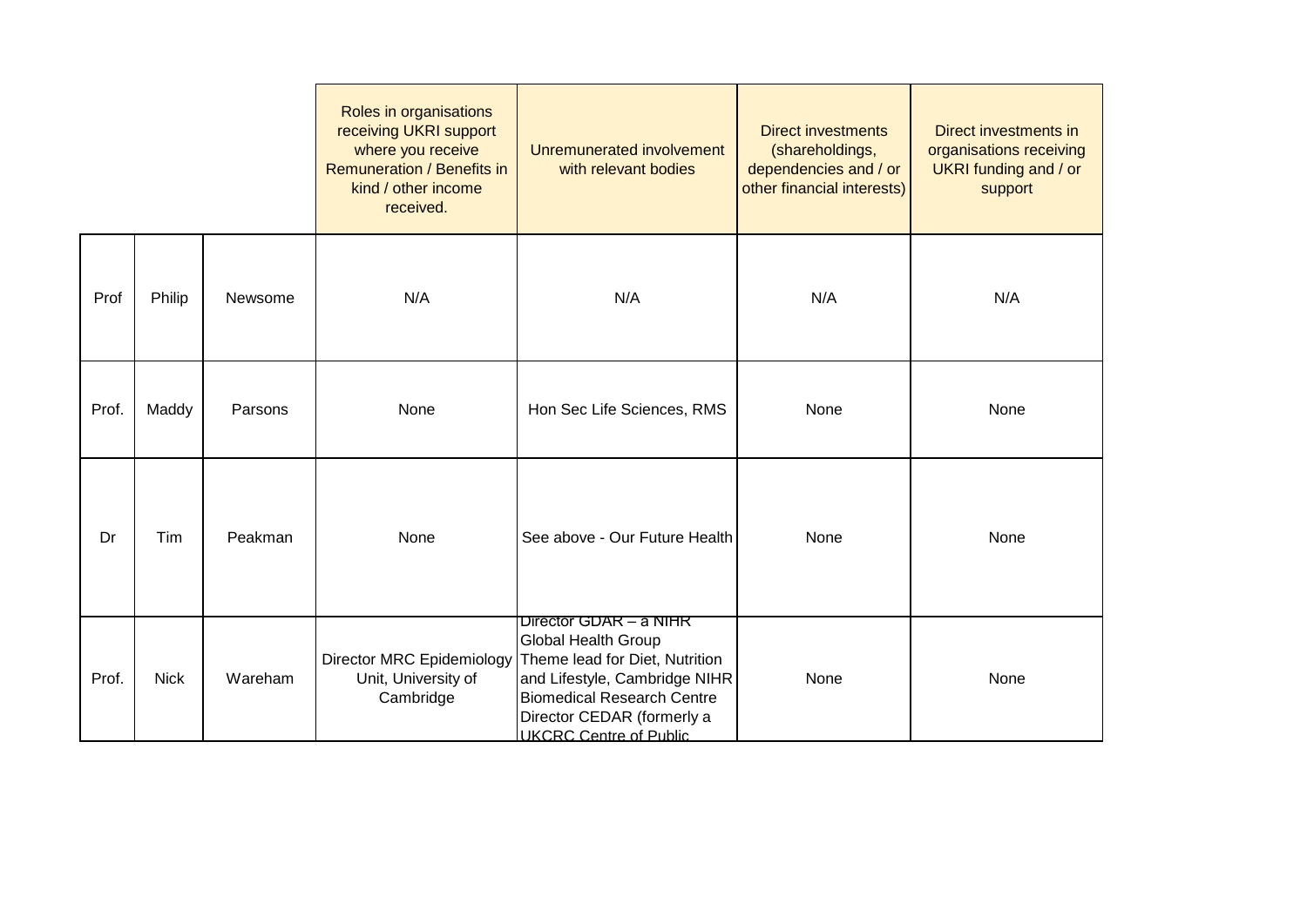|       |         |                | Financial, pecuniary and<br>non-financial links of close<br>family members in above<br>areas |
|-------|---------|----------------|----------------------------------------------------------------------------------------------|
| Prof. | Eleanor | Riley          | None                                                                                         |
| Prof. | Perdita | Barran         | none                                                                                         |
| Dr    | Dayne   | Beccano-Kelly  | Spouse UKRI MRC<br>programme manager<br>$-$ AGHRB                                            |
| Prof  | Richard | <b>Bowtell</b> | None                                                                                         |
| Dr    | Chun-Wa | Chung          | None                                                                                         |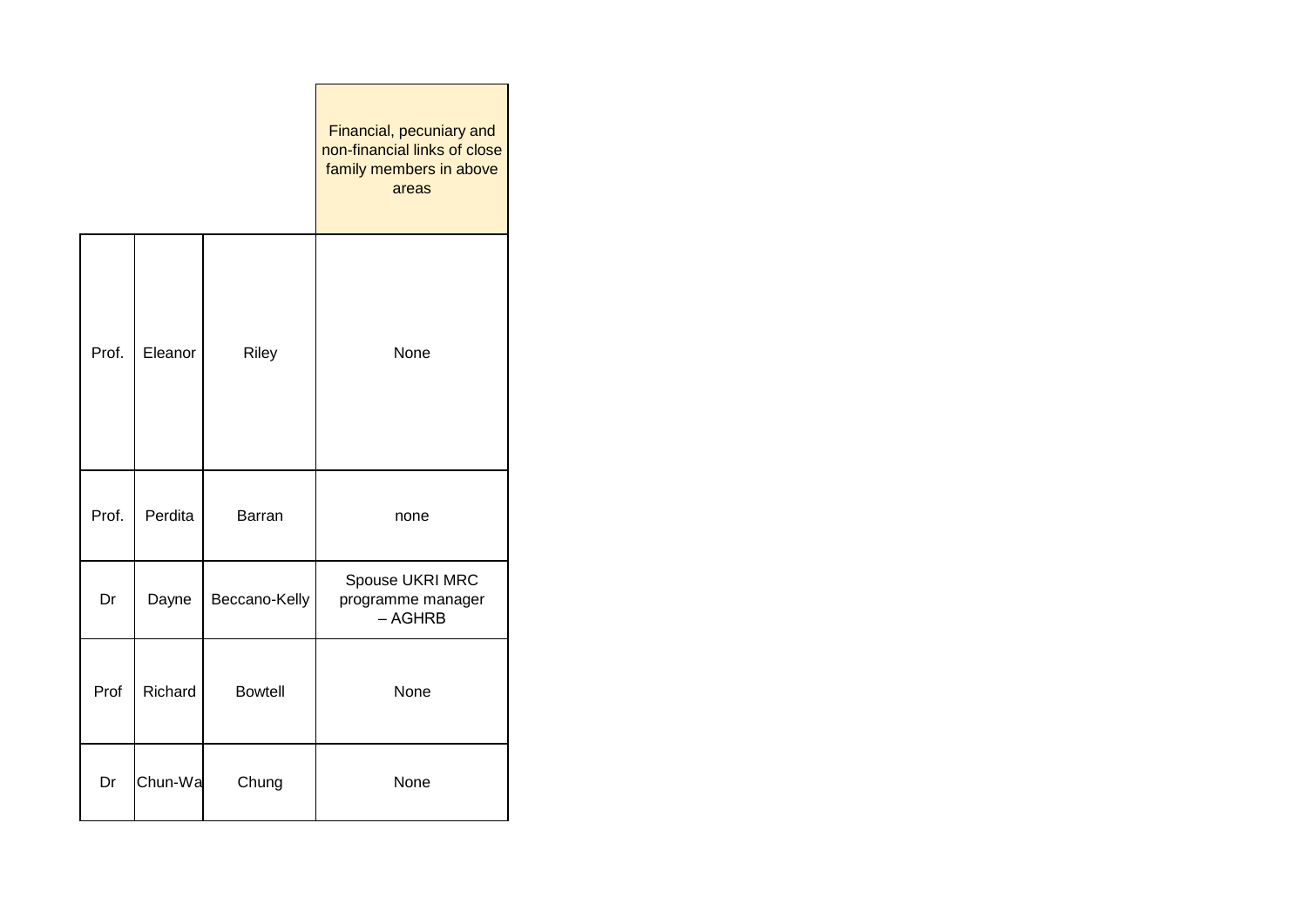|             |         |           | Financial, pecuniary and<br>non-financial links of close<br>family members in above<br>areas |
|-------------|---------|-----------|----------------------------------------------------------------------------------------------|
| Prof<br>Sir | Michael | Ferguson  | None                                                                                         |
| Mr          | James   | Fleming   | N/A                                                                                          |
| Prof.       | Deborah | Henderson | N/A                                                                                          |
| Prof        | Mark    | Kearney   | None                                                                                         |
| Dr          | Anneke  | Lubben    | None                                                                                         |
| Dr          | Alison  | Mather    | None                                                                                         |